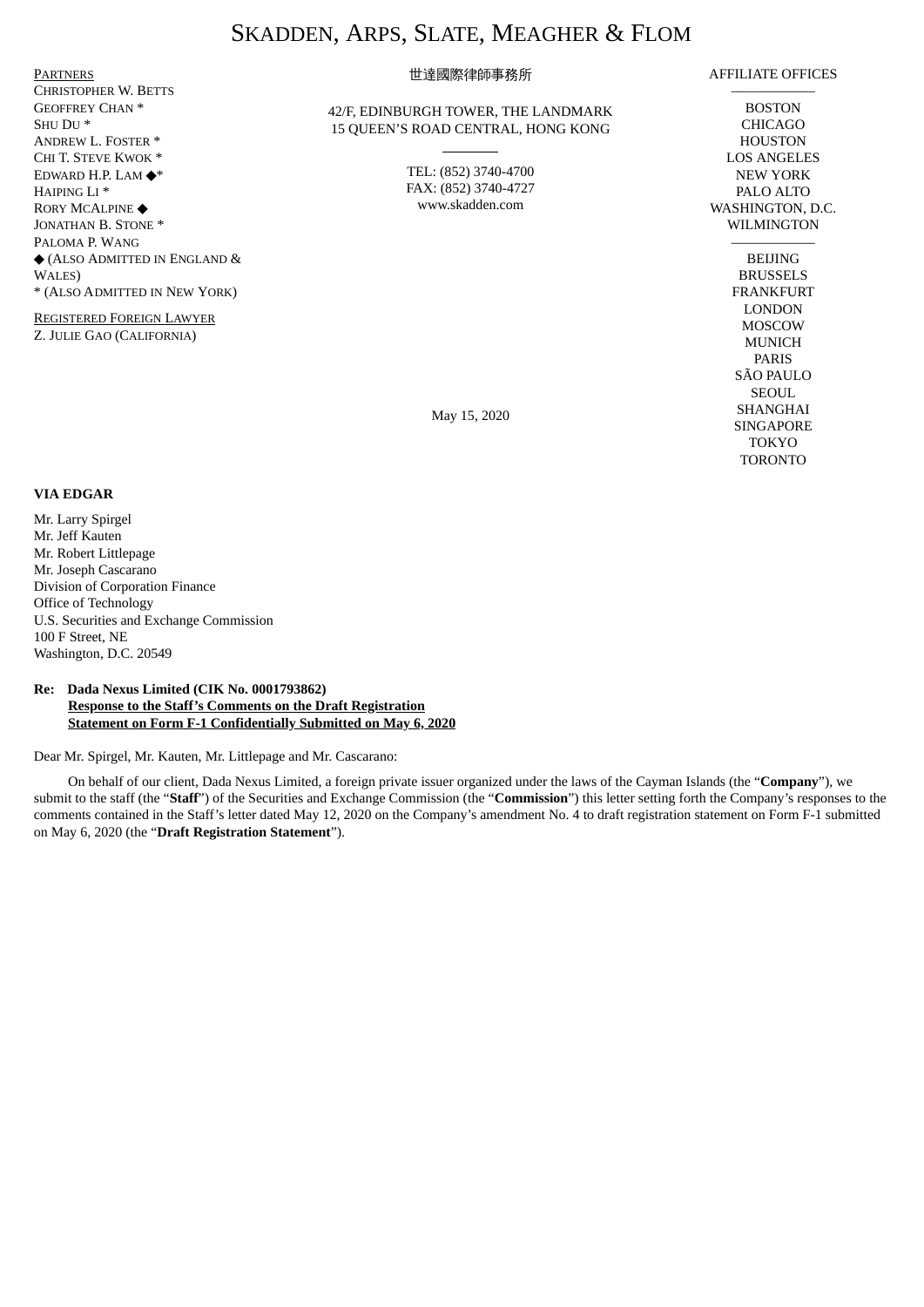Securities and Exchange Commission May 15, 2020 Page 2

The Company publicly filed its registration statement on Form F-1 via EDGAR on May 12, 2020 (the "**Registration Statement**"). Concurrently with the submission of this letter, the Company is submitting its amendment No. 1 to Registration Statement on Form F-1 (the "**Revised Registration Statement**") via EDGAR to the Commission.

To facilitate the Staff's review, we will separately deliver to the Staff today five courtesy copies of the Revised Registration Statement, marked to show changes to the Draft Registration Statement.

The Staff's comments are repeated below in bold and are followed by the Company's responses. We have included page references in the Revised Registration Statement where the language addressing the comment appears. Capitalized terms used but not otherwise defined herein have the meanings set forth in the Revised Registration Statement.

## **Risk Factors**

# **Risks Related to Doing Business in China, page 42**

1. We note your risk factor discussion of limitations on the ability of the PCAOB to conduct investigations of your auditor. Please include another risk factor that highlights recent developments (e.g. Article 177 of PRC Securities Law effective March 2020) possibly further **limiting an overseas regulator from conducting investigations or from collecting evidence within the PRC.**

In response to the Staff's comment, the Company has added a risk factor on pages 44 and 45 of the Revised Registration Statement.

#### **Management's Discussion and Analysis of Financial Condition and Results of Operations**

## **Change in Independent Auditor, page 103**

2. Please amend vour filing to include a dated exhibit 16.1 letter from PricewaterhouseCoopers Zhong Tian LLP that refers to disclosure **herein.**

The Company respectfully submits that it included the letter from PricewaterhouseCoopers Zhong Tian LLP dated May 12, 2020 as exhibit 16.1 to the Registration Statement publicly filed on the same day.

2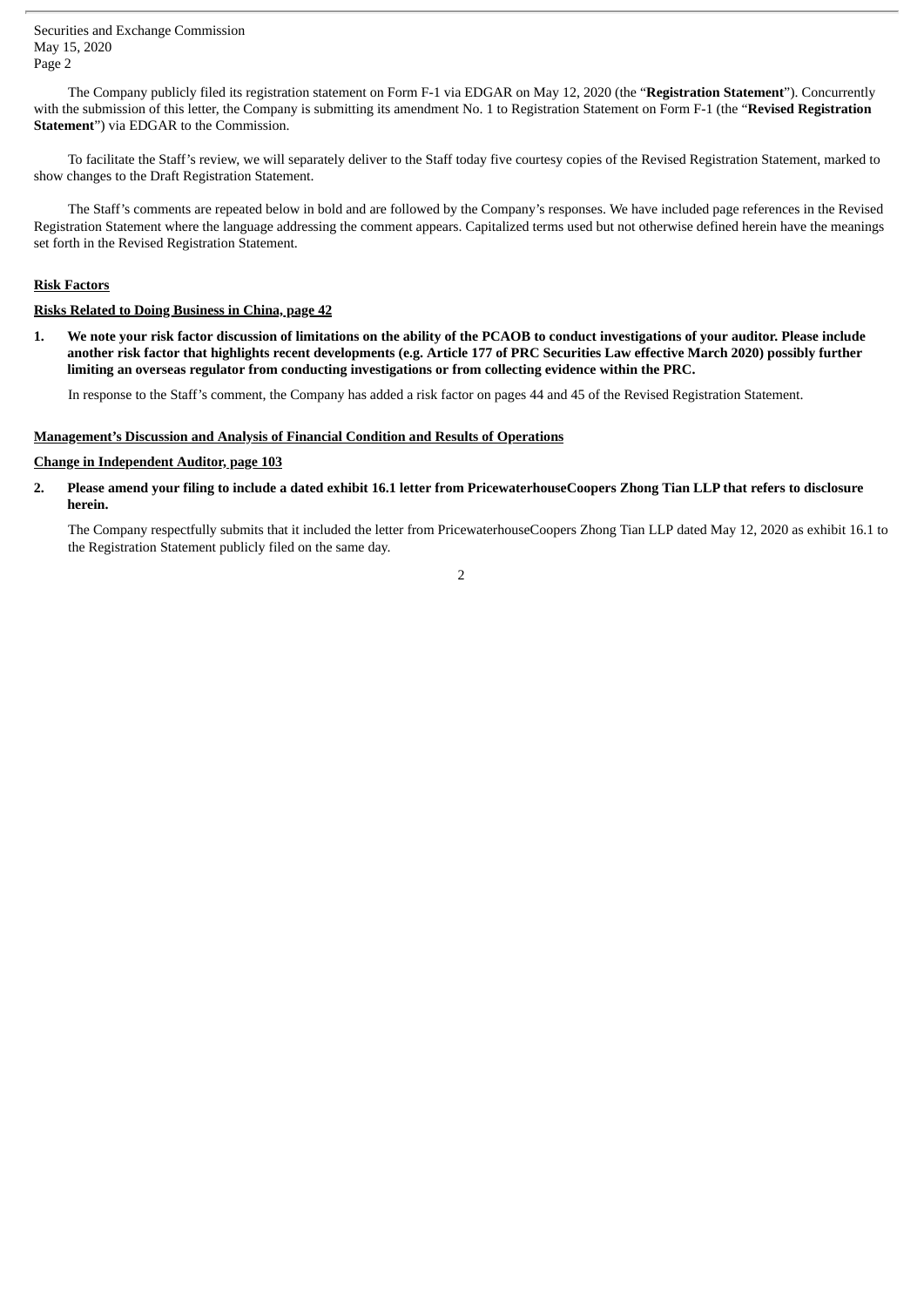# **Internal Control Over Financial Reporting, page 103**

3. We note that you continue to implement a plan to remediate the material weakness that you identified in your internal control over financial reporting. Please revise to clarify what remains to be completed in your remediation plan. Also, if the material weakness has not been fully remediated, revise to disclose how long you estimate it will take to complete your plan and disclose any associated material costs **that you have incurred or expect to incur.**

In response to the Staff's comment, the Company has updated the referenced disclosure on page 104 of the Revised Registration Statement.

## **Description of American Depositary Shares**

# **Governing Law, page 190**

4. You state that the deposit agreement includes an exclusive jurisdiction provision as well as the right of the depositary to refer any claims brought for arbitration. Please further disclose here and in your risk factors how the exclusive jurisdiction provision and the arbitration provision impacts ADS holders, whether these provisions apply to actions arising under the Securities Act or Exchange Act and address any question as to the enforceability of the arbitration provision. Moreover, please disclose in both your registration statement and the depositary agreement that despite agreeing to the arbitration provision, investors will not be deemed to have waived the company's or the **depositary's compliance with the federal securities laws and the rules and regulations thereunder.**

In response to the Staff's comment, the Company has updated the referenced disclosure on pages 60, 61 and 194 of the Revised Registration Statement.

The Staff's comment on the depositary agreement is duly noted and the Company will include the required provision thereunder and file the depositary agreement in due course.

## **General**

5. We note your presentation of total value of goods delivered (GMV) for JDDJ in your graphic. In order to provide proper balance to the **presentation, please include disclosure of your continuing net losses.**

In response to the Staff's comment, the Company has removed the presentation of GMV for JDDJ on the cover graphic of the Revised Registration Statement.

> *\* \* \** 3